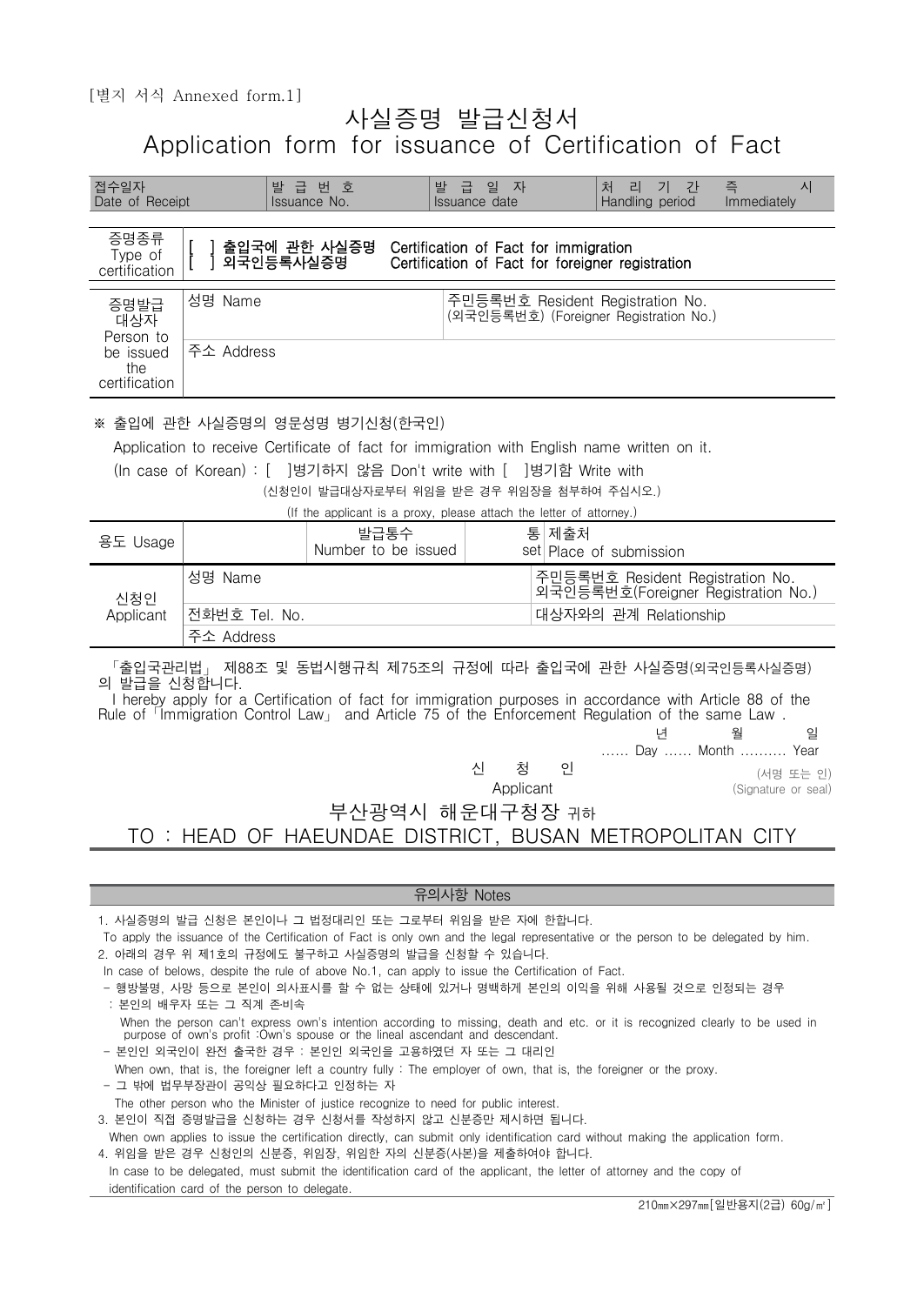# Application form for issuing the fact certification (사실증명 발급신청서)

#### ◆ Type of certification (증명의 종류)

- Please check on type of certification to issue.(발급할 증명의 종류에 체크하세요)
	- [ ]Certification of Fact for immigration (출입국에 관한 사실증명)
	- [ ]Certification of Fact for foreigner registration (외국인등록사실증명)

#### v Person to be issued the certification (증명발급대상자)

- Please write name and address of person to be issued the certification. (증명발급대상자의 이름과 주소를 쓰세요)
- Please write resident registration No.(foreigner registration No.) of person to be issued the certification. (증명발급대상자의 주민등록번호(외국인등록번호)를 쓰세요)
- ※ (In case of Korean) Please check to receive Certification of fact for immigration with English name on written on it.

( )Don't write with ( )Write with

(출입에 관한 사실증명의 영문성명 병기신청에 체크하세요.(한국인의 경우만)

( )병기하지 않음 ( )병기함)

 (If the applicant is a proxy, please attach the letter of attorney.) (신청인이 발급대상자로부터 위임을 받은 경우 위임장을 첨부하여 주십시오.)

- Please write usage of certification. (증명서의 사용용도를 쓰세요)
- Please write numbers of issuance. (증명서의 발급통수를 쓰세요)
- Please write place of submission. (증명서의 제출처를 쓰세요)

### ❖ Applicant (신청인)

- Please write applicant's name and resident registration No.(foreigner registration No.) (신청인의 성명과 주민등록번호(외국인등록번호)를 쓰세요)
- Please write applicant's tel No. and relationship with person to be issued. (신청인의 전화번호와 신청인과 대상자와의 관계를 쓰세요)
- Please write applicant's address. (신청인의 주소를 쓰세요)

※ I hereby apply for a Certification of Fact for immigration purposes in accordance with Article 88 of the Rule of「Immigration Control Law」 and Article 75 of the Enforcement Regulation of the same Law .